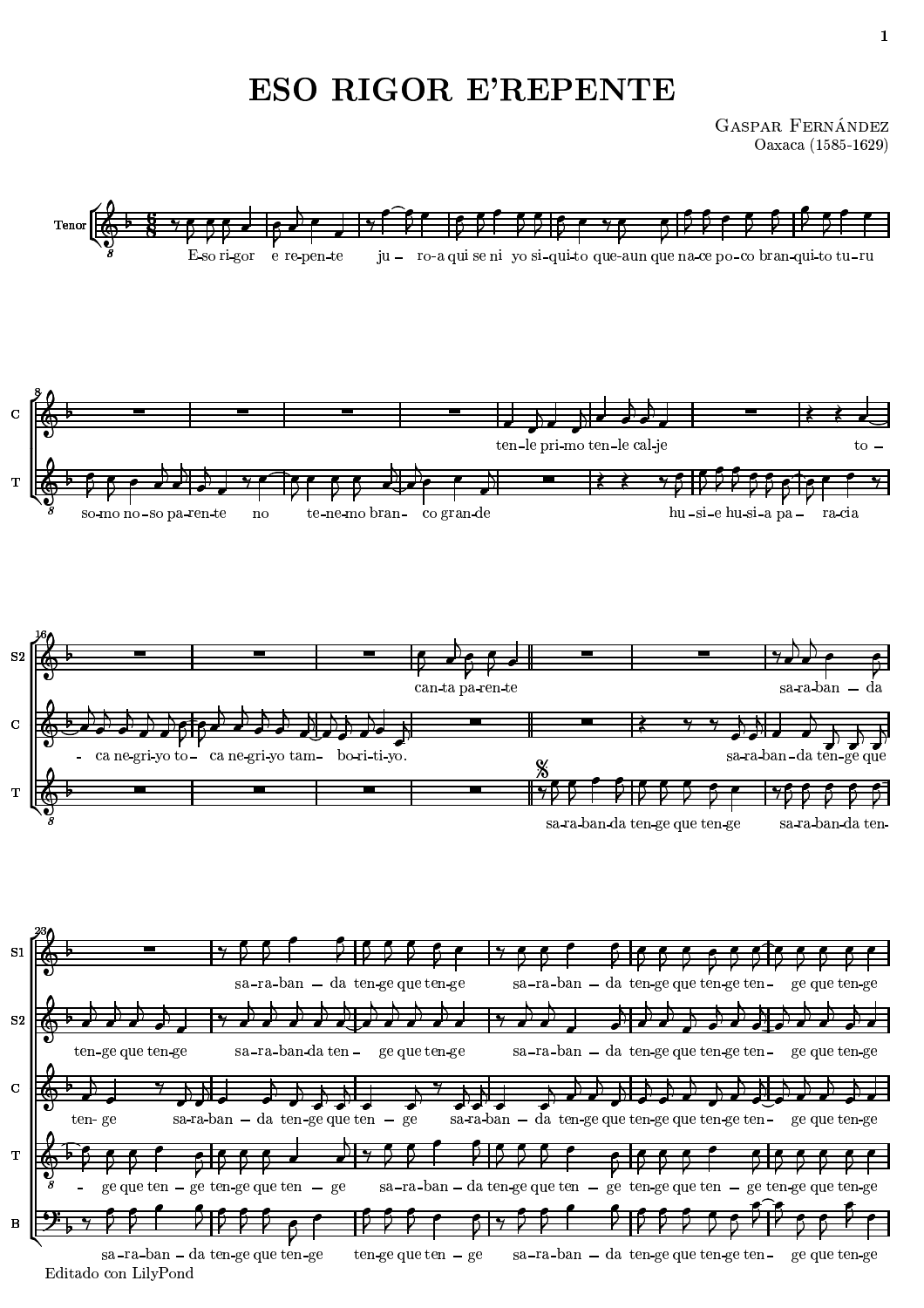

N  $\mathbf{h}$  is the  $\mathbf{h}$  in  $\mathbf{h}$